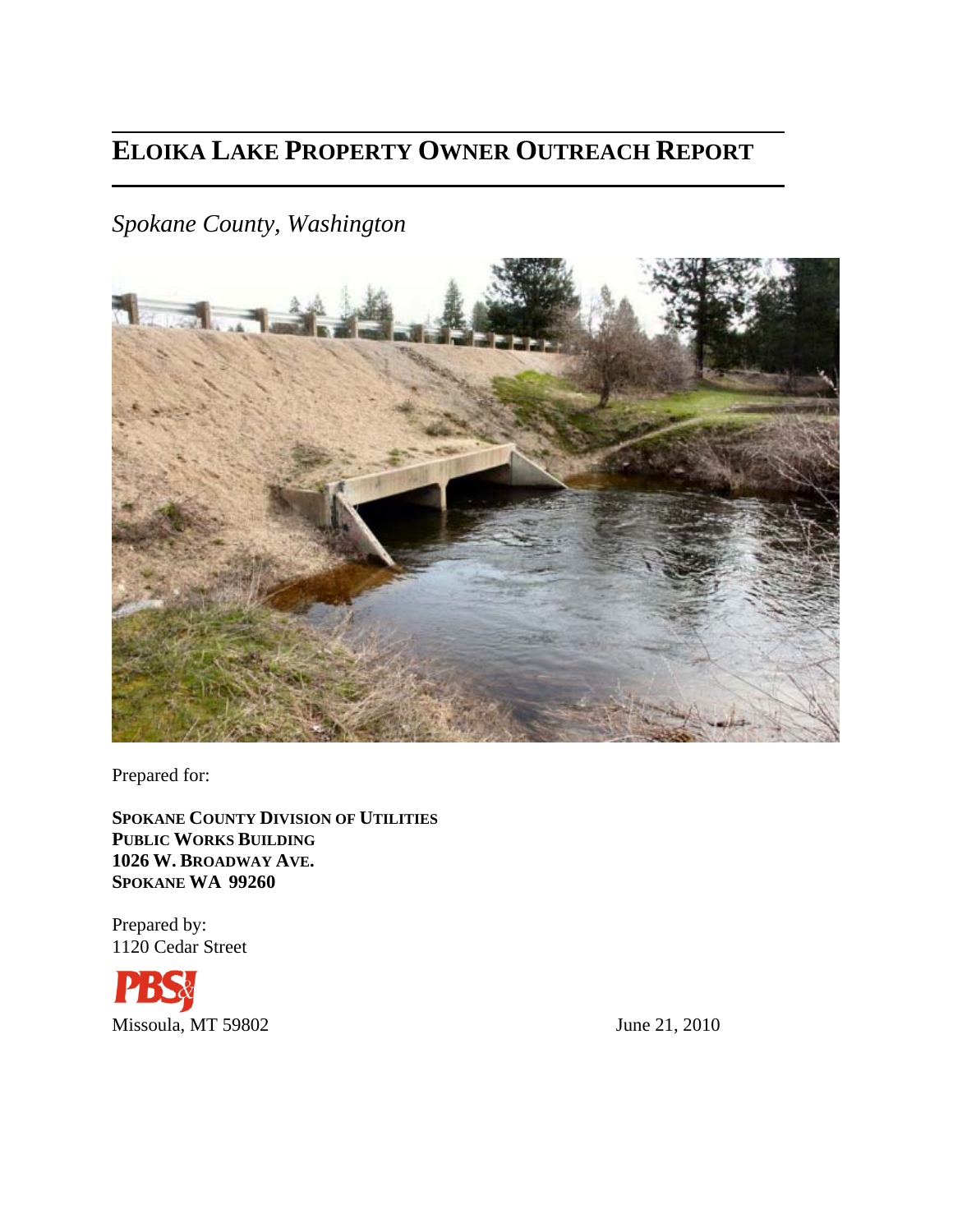# **INTRODUCTION**

This report summarizes results from a public outreach program at Eloika Lake to evaluate property owner interest in a lake level stabilization and wetland restoration project. The idea of a lake rehabilitation project has been discussed and extensively studied since the lake outlet was excavated in the 1950s. A recent report determined that lake level and wetland restoration is still feasible and remains a viable option. That report, *Eloika Lake In-Depth Surface Water Storage and Wetland Restoration Feasibility Study - Final Report, June 2009,* can be viewed at:

[http://www.spokanecounty.org/WQMP/content.aspx?c=1871.](http://www.spokanecounty.org/WQMP/content.aspx?c=1871) With the exception of current uncontrolled snowmelt during spring runoff, the proposed project would not raise lake levels at Eloika Lake but would seek to stabilize the lake level and store water longer after runoff to maintain a desired maximum summer pool level for as long as several months instead of several weeks as is the situation now. Figure 1 represents the West Brach Little Spokane River watershed area that drains to Eloika Lake.



Figure 1: West Branch Little Spokane River Watershed Map

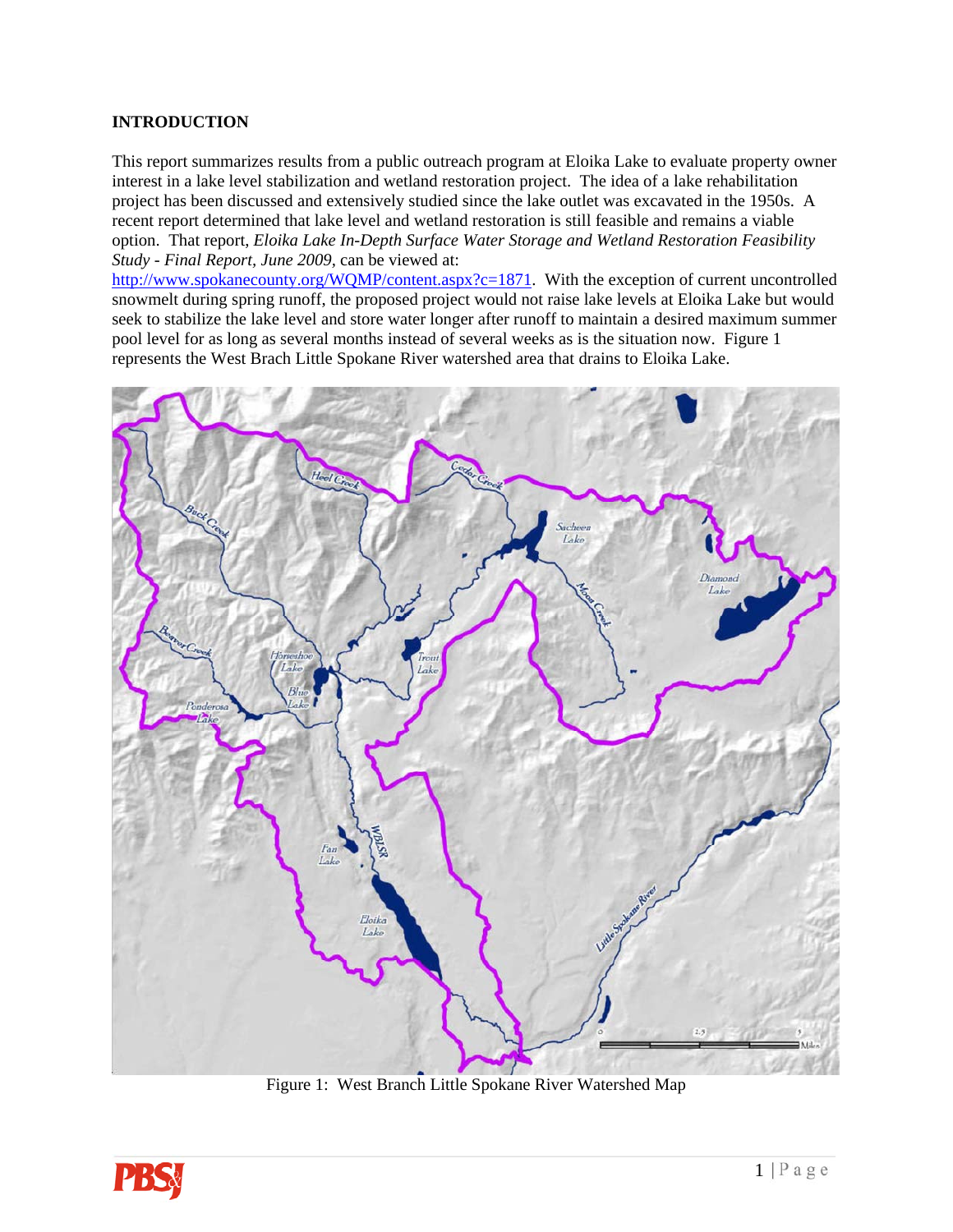## **METHODS**

First, private meetings were held between PBS&J staff and six landowners who would be most affected by the project. Most of these landowners own property at southern, outlet end of Eloika Lake (Figure 2). At these meetings, PBS&J staff explained the lake stabilization and wetland restoration components of the potential project. Landowner interest and concerns were discussed and information was provided each landowner concerning the project and potential funding sources. Potential solutions to each landowner concern were discussed to demonstrate that there may be opportunities to address these concerns during a final restoration design.



Figure 2: Property parcels around southern portion of Eloika Lake

Secondly, an evening public meeting was also held after meeting notices were mailed to 98 lakeshore property owners. The public meeting included a welcome by the Eloika Lake Association, selfintroductions and comments, a presentation about the project by PBS&J and a question/comment period. Additional comments were gathered from individuals following the public meeting.

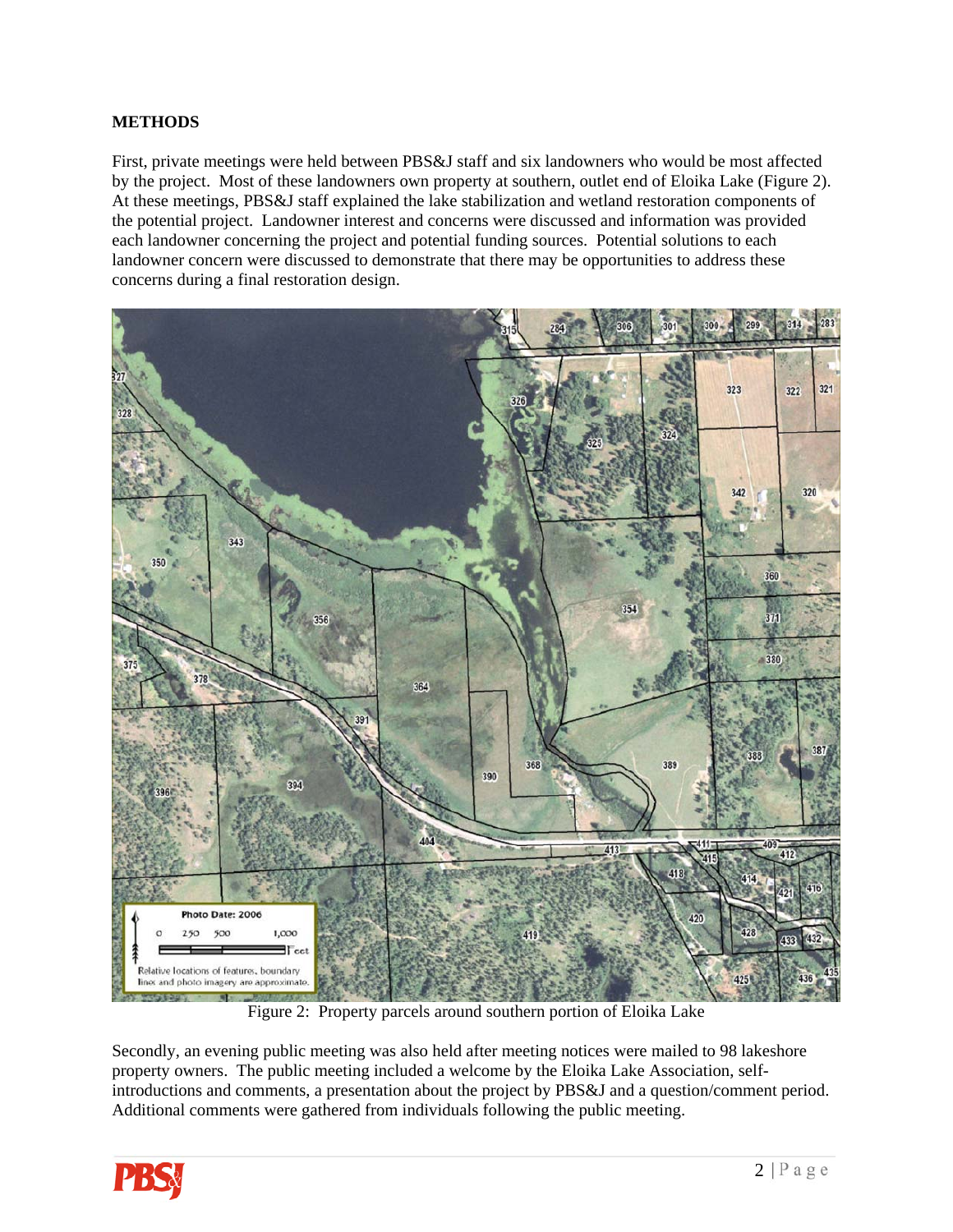## **RESULTS – LANDOWNER MEETINGS**

Private landowner meetings were held at each of five properties that would be most affected by the proposed project. Two additional 'most affected' landowners did attend and discussed the project with PBS&J personnel after the public meeting. A brief summary of landowner comments and concerns are provided below.

#### **Landowner 1 (West of lake outlet)**

This landowner expressed initial opposition to any project that would detain water on his property for a longer period, especially the portion near his home. He currently has very little high ground (nonwetland) on his property. He seemed most concerned about a depression adjacent to his home that fills with water each year for a short period. He is concerned that if water persisted in this depression into summer months it would increase his mosquito problem. PBS&J staff suggested that potential solutions to this problem include standard mosquito control methods during summer months. Another potential solution may be to fill this small area as part of the larger restoration project. Such filling would not likely be permitted unless it were included as part of an overall wetland rehabilitation and stabilization project that shows significant enhancement of wetland values across the entire area. This landowner is also concerned about his future ability to use the wetland portion of his property for such activities as hiking and mountain biking. PBS&J staff suggested that a restoration project may be able to convert his existing, relatively uniform topography to a more complex topography that includes slightly raised paths for walking or biking. Most of the existing property now supports only cattails and a variety of short plants. This could be converted to a more diverse wetland with trees such as cottonwood and aspen, shrubs such as dogwood, hawthorn and a variety of willows plus many other wetland species such as bulrush, sedges and rushes. There is actually an old levee on this property that is slightly elevated and supports a variety of riparian and wetland shrubs. At the end of our discussion this landowner seemed to change from distinct opposition to a willingness to continue discussions if invited to play a role in determining the final appearance of his property and his ability to use it.

#### **Landowner 2 (Northeast of lake outlet)**

This landowner seemed to simply want information about how the project would affect their property and access to the lake. They were concerned that the project would flood additional areas but were informed that the lake level would not rise but the high water level would be maintained for a longer period into the summer. The topography of this site is such that not a lot of change in lake access may be expected. The deeper water at their dock may be a benefit for access as well as for reducing weed growth. This landowner seemed to be in favor of the proposed project.

#### **Landowner 3 (Northeast of lake outlet)**

This landowner expressed concern about how the project would affect the wetland and adjacent upland enhancement that is underway on this property. She recently planted a variety of wetland, riparian and upland plants including trees and shrubs. PBS&J personnel complimented the existing effort and suggested that additional plantings, combined with minor topographic adjustments, could increase the appearance and wildlife habitat values of the property. The recent upland plantings should not be affected due to planting above the current high water level. The proposed project would not increase the lake level but merely hold it at a desired maximum level longer. This landowner seemed to generally be in favor of the proposed project.

#### **Landowner 4 (West of lake outlet)**

This landowner has made significant improvements to his property including fencing streams, developing ponds and planting new vegetation. He also has a significant bat population which helps with mosquito control. As with most of the other landowners, he didn't want to simply be told what to do with his

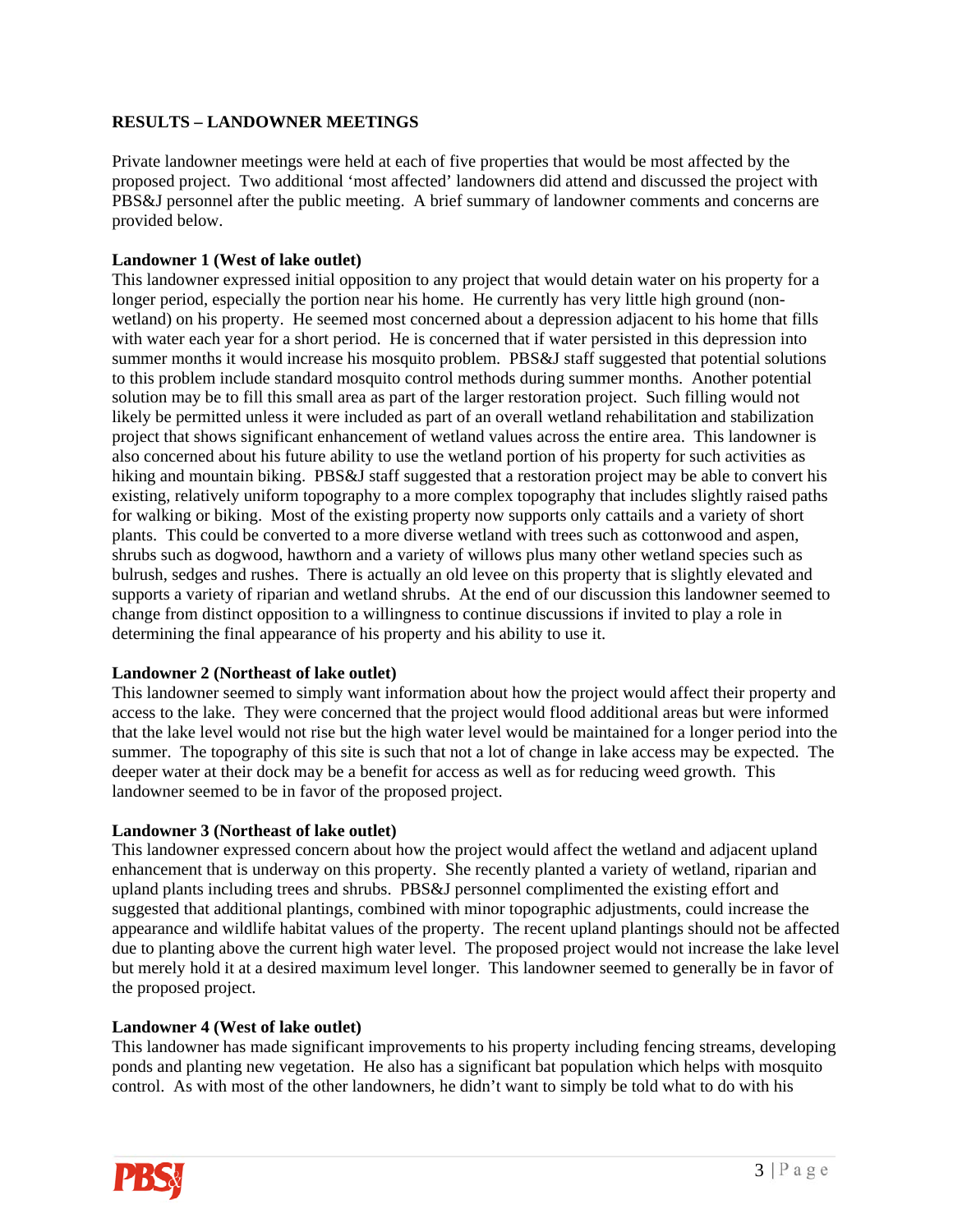property but would like to play an active role in a final restoration design. He seemed overall to be in favor of the project.

#### **Landowner 5 (West of lake outlet)**

This landowner has expressed opposition to the project in the past. He would like to fill a portion of his property for another home site. PBS&J staff carefully explained that such filling of a wetland would violate a number of local, state and federal laws and would never be permitted. He seemed to have already obtained the information elsewhere. He harvests hay on a portion of the property and is also concerned with the loss of this resource. PBS&J personnel suggested that the conversion of cropland to wetland is such a common occurrence that there is an established federal program to compensate landowners for this conversion. We discussed a variety of wetland restoration options to change his relatively flat field with few plant species (grasses, sedges and rushes) to a more diverse wetland with topographic and vegetation variations. He seemed open to a project if it would compensate him for production losses, enhance the values he is interested in and respect his ownership. This landowner currently is displaying a FOR SALE sign at the property and is interested in selling a portion or all of it.

## **Landowner 6 (Northwest of lake outlet)**

This landowner was not available for an individual interview or site visit but spoke with PBS&J personnel after the public meeting. Her concern is that she has very little lake frontage that is not currently inundated during the spring high water period. When at high water, her property suffers damage from erosion which threatens further shoreline destabilization. Despite these concerns, she seemed to generally support the project. PBS&J personnel described a variety of options available for addressing her erosion/stability issue but indicated that a solution would need to start with a site visit. Her concerns would need to be addressed in the overall project plan.

## **Landowner 7 (West of lake outlet)**

This landowner was also not available for an individual interview or site visit but is one of the larger property owners on the south (E or W?) shore (proximity to outlet?). He attended the public meeting and seemed very skeptical if not outright against the project. He asked many questions about specifics of the proposed project and ways it might limit his property use or ways it might benefit him. He stayed and further discussed the project with PBS&J personnel after the meeting. The next day PBS&J received the following voicemail from this landowner:

*"Hello, this is .....….., your heckler from the meeting last night. I just wanted to say that what you said finally sunk in and I am turned around 180 degrees and am in favor of the project. Please tell President Greg that I am now in favor…."* 

#### **Landowner Comment Summary**

Each landowner who initially expressed opposition or serious concern about the project seemed to do so due to not wanting to be told what to do on their private land, as opposed to being invited to participate in a cooperative effort which benefits them. All seemed to be under the impression that they would be told what to do and would be required to pay for any enhancements to their property. None of them seemed aware of the potential for enhancing wetlands on their properties in a manner that would increase the appearance, wildlife values, recreational values and appraisal value. Prior to these meetings, many thought the project would potentially decrease their property values. This is likely the first time someone with knowledge of wetland design was available to them to even briefly explore options for wetland enhancements that consider the unique character of their property and their own goals. Not every goal of each landowner can be accommodated so there is a need for future discussion and compromise.

If this project proceeds further, it is important that landowners explore with wetland designers various options for property enhancements sufficient to meet each individual property owner requirement. These

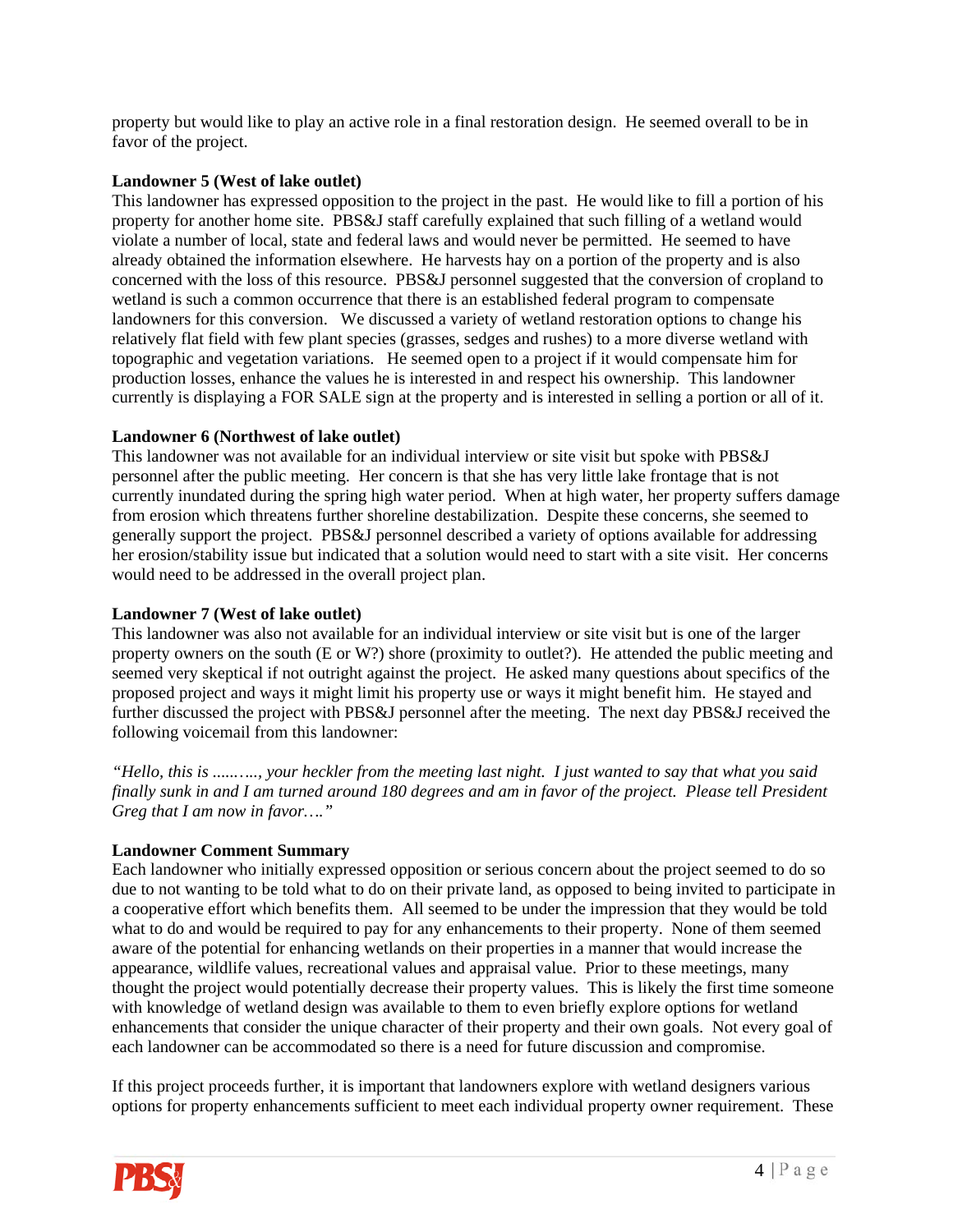individual restoration plans can then be combined into an overall effort for consideration in final permitting. It is likely that there will need to be compromise among all participants to achieve a project that fulfills both project and landowner goals. These landowner discussions suggest that none are completely against the project but that some will need to see clear benefits to ensure their support.

# **RESULTS – PUBLIC MEETING**

A public meeting was held at the headquarters office of Fire District # 4 in Chattaroy at 7 p.m. on June 8, 2010. Meeting notices were mailed to 98 lakeshore property owners and approximately 30 attended. The public meeting included a presentation by PBS&J which reviewed project history, project effects, project benefits and past implementation attempts. A variety of potential wetland enhancements related to the project were identified along with potential funding sources. Among the benefits available are:

- Supportive of numerous federal, state and local watershed enhancement objectives
- Return of former wetland areas to wetland function
- Increased upstream water storage for release more slowly to the Little Spokane River
- Provide additional water depth to lessen excessive vegetation growth and deposition
- Improved water quality buffer for lake
- Improved wildlife habitat
- Increased recreation opportunities
- Provide economic incentives for landowners converting agricultural uses to wetlands
- Provide economic incentives for wetland conservation easements
- Satisfaction of improving the environment for everyone

Questions and comments were taken throughout the presentation and at the end of the meeting. Several participants stayed for additional discussions with PBS&J personnel. The general attitude of public meeting participants was very positive. Most landowners seemed to understand that the project was a benefit to the watershed and lake as a whole as well as to them individually. Many individuals at the meeting made encouraging comments to the group as a whole and in separate discussions with PBS&J personnel.

# **RESULTS – FUTURE ACTIONS**

The PBS&J report mentioned above, **"***Eloika Lake In-Depth Surface Water Storage and Wetland Restoration Feasibility Study - Final Report, June 2009,"* provides several concept plans and lists a variety of steps to proceed with a project at Eloika lake. These steps are a general list of technical tasks needed to provide additional data for answering final design and permitting questions. The discussion below relates more to the overall process of implementing the project. Tasks to move forward in this regard include:

- Confirm Public Interest In Proceeding with a Project
- Confirm a Desired Most Beneficial Lake Level and Structure Design<br>• Identify Wetland Restoration Projects on Lakeshore Properties
- Identify Wetland Restoration Projects on Lakeshore Properties
- Secure funding for the Control Structure
- Secure funding for the Wetland Restoration
- Implement the Project

Eloika Lake landowners interested in proceeding with this project need to initiate and support a final push to make it happen. The first step is to fund a preliminary effort to obtain financing for the main project which would include both lake level stabilization and wetland restoration. This preliminary funding could come from a variety of sources such as individual donations, property owners, the lake association, local agencies and/or small grants. However, this kind of effort usually requires a more stable and long-